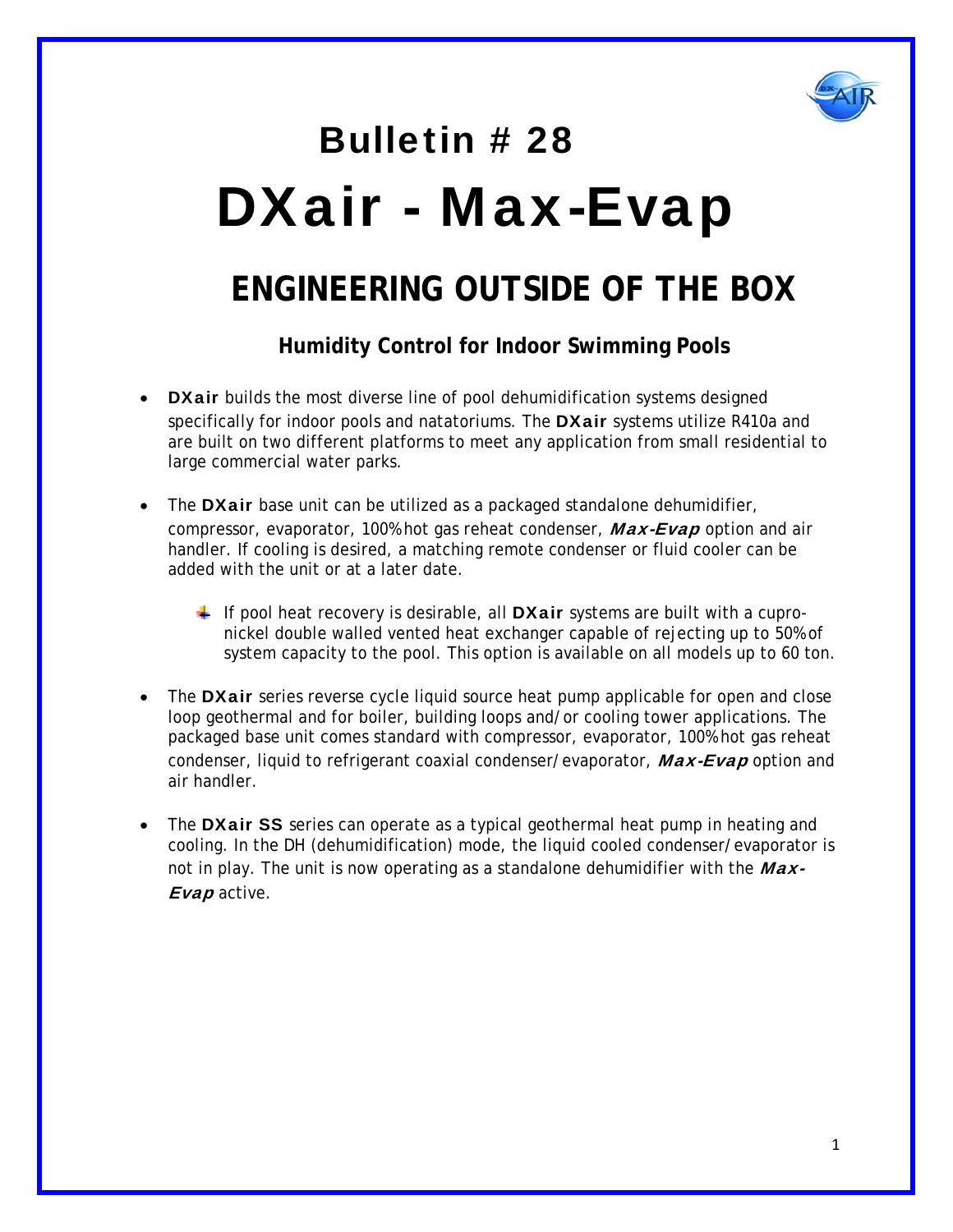## Max-Evap

The Max-Evap option is exclusive and standard on all DXair **pool dehumidifiers**. The moisture removing capacity and efficiency of any evaporator is based on three factors.

- A- Coil surface area,
- B- B- coil temperature and
- C- C- Dwell time.

On a call for dehumidification,  $Max-Evap$  is energized lowering and maintaining the evaporator coil temperature just above 32 degrees F without compromising the system supply air flow to the space. While in the DH mode, the unit rejects 100% of the sensible, latent and compressor heat to the space adding an average of 12 degrees F to the EAT.

All Pool heat recovery heat exchangers are cupro-nickel double walled vented. Second stage heating can be electric, gas/propane, hot water coil, or steam coils.

- DXair **eliminates the need for large mechanical spaces and rooftop design.**
- Service techs unanimously agree that roof top applications are ill advised. With an indoor installation, the internal components and external peripherals as well as duct work, are well protected from the outdoor elements however, when it's 5 below zero in a blizzard and there is a service problem, any tech will tell you that unit will not get the attention required. And, many of the EC and MC Series can be built in take apart construction to accommodate delivery to your inside mechanical area.
- DXair **eliminates un-cleanable high static 8 row evaporator coils.**
- There is no secret to **DXair** super-efficient 3 & 4 row cleanable evaporator coils that outperforms the high static, impossible to clean 8 row bundles that many manufacturers continue to use. It's all about surface area, coil temperature and dwell time, not how many rows in the bundle. Their inefficiencies don't stop there; they need double the horsepower to overcome the excessive static.
- DXair **with Max-Evap outperforms all other systems latent removal rate**
- The current industry answer to increasing the latent capacity of any DX system is to lower the fan speed. This is contrary to effectively controlling moisture in high humidity envelopes, more air flow is required, not less. **Max-Evap** is an exclusive design on all DXair pool dehumidifiers that allows the dehumidifier to maintain an evaporator coil temperature at 33 degrees F regardless of entering dry bulb or wet bulb temperature.
- DXair **Max-Evap,** A simple innovation when comparing a nominal 5-ton machine @ 2000 CFM in the cooling & dehumidification modes. Cooling mode: EAT 80F, coil temperature 40-45F, air delivered to the space, 2000 CFM. Dehumidification mode: EAT 80F coil temperature, 33F, air delivered to the space, 2000 CFM.
- DXair **Max-Evap does not compromise system air flow delivery**
- Think "good heart, bad arteries" One only needs to consult the ASHRAE standards for indoor swimming pools and natatoriums to understand the importance of air turnover rates and distribution. It matters little how big and efficient the dehumidifier is, it's all about the duct work.